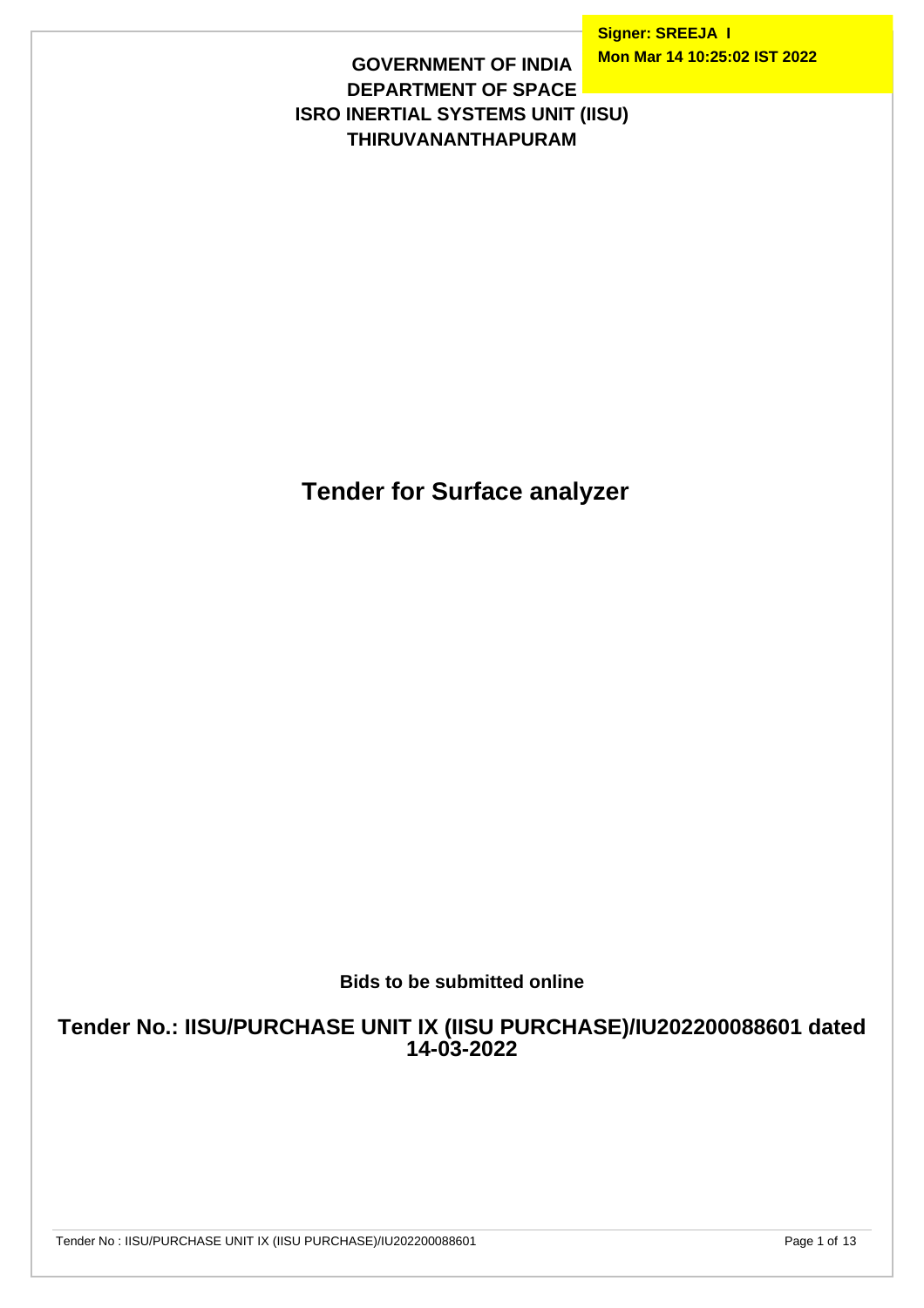# **A. Tender Details Procurement of Surface analyzer** Tender No : **IISU/PURCHASE UNIT IX (IISU PURCHASE)/IU202200088601** Tender Date : **14-03-2022** Tender Classification: **GOODS** Purchase Entity : **PURCHASE UNIT IX (IISU PURCHASE)** Centre : **ISRO INERTIAL SYSTEMS UNIT (IISU)**

# TWO PART PT FOR SURFACE ANALYSER

# **A.1 Tender Schedule**

| Bid Submission Start Date:  | 14-03-2022 10:30 |
|-----------------------------|------------------|
| Bid Clarification Due Date: | 21-03-2022 10:00 |
| Bid Submission Due Date:    | 15-04-2022 15:00 |
| Bid Opening Date:           | 18-04-2022 10:00 |
| Price Bid Opening Date:     | 05-05-2022 10:00 |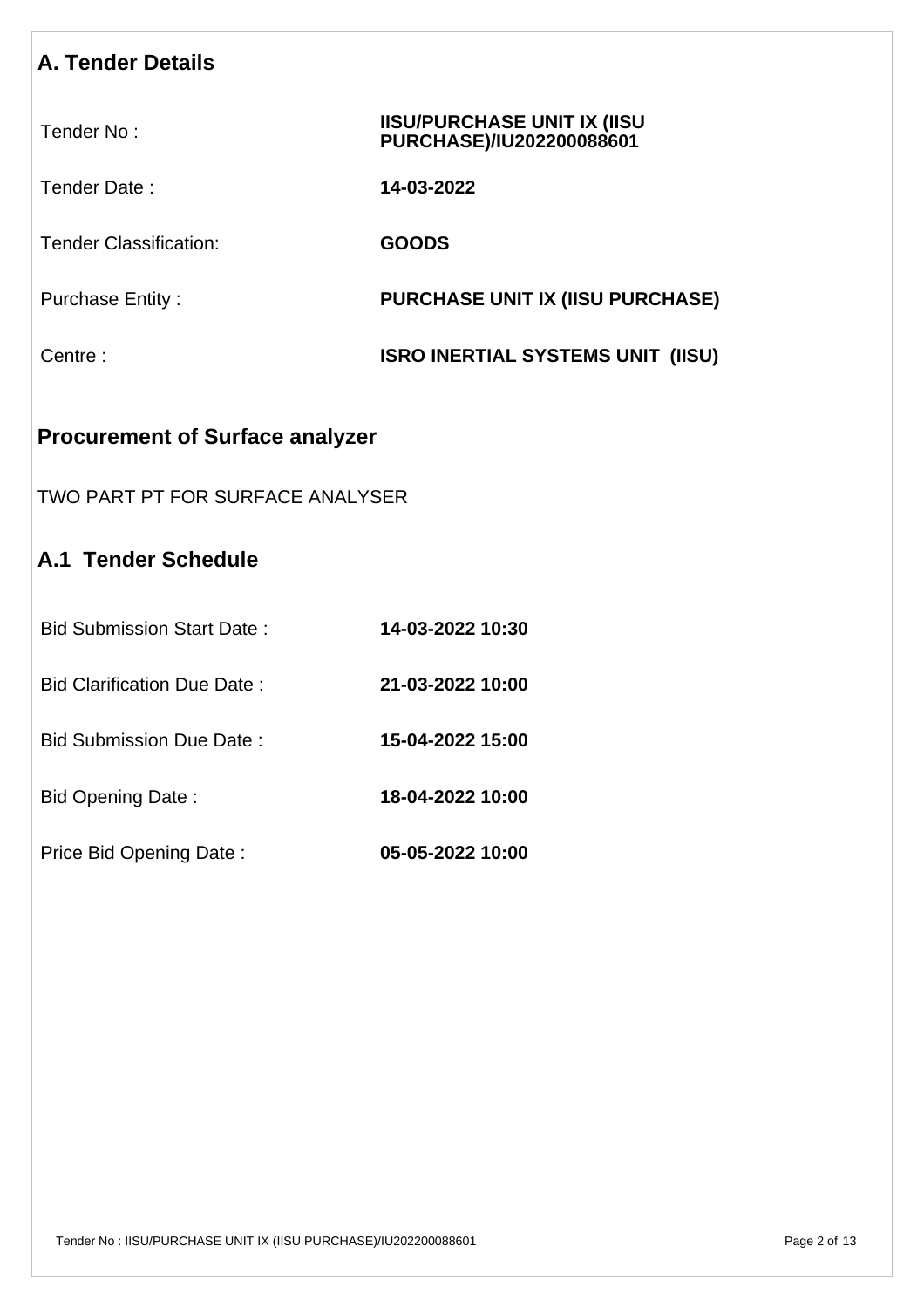# **B. Tender Attachments**

NA

### **Instructions To Vendors**

# **1. PROFORMA FOR INSTRUCTIONS TO TENDERERS AND TERMS & CONDITIONS OF TENDER where the indent value is Rs. 2.00 lakhs & above for indigenous stores items**

1. (a) All available technical literature, catalogues and other data in support of the specifications and details of the items should be furnished along with the offer. <br>

(b) Samples, if called for, should be submitted free of all charges by the tenderer and the Purchaser shall not be responsible for any loss or damage thereof due to any reason whatsoever. In the event of nonacceptance of tender, the tenderer will have to remove the samples at his own expense. (c) Approximate net and gross weight of the items offered shall be indicated in your offer. If dimensional details are available the same should also be indicated in your offer.

(d) Specifications: Stores offered should strictly confirm to our specifications. Deviations, if any, should be clearly indicated by the tenderer in his quotation. The tenderer should also indicate the Make/Type number of the stores offered and provide catalogues, technical literature and samples, wherever necessary, along with the quotations. Test Certificates, wherever necessary, should be forwarded along with supplies. Wherever options have been called for in our specifications, the tenderer should address all such options. Wherever specifically mentioned by us, the tenderer could suggest changes to specifications with appropriate response for the same.

2. (a) All available technical literature, catalogues and other data in support of the specifications and details of the items should be furnished along with the offer.

(b) Samples, if called for, should be submitted free of all charges by the tenderer and the Purchaser shall not be responsible for any loss or damage thereof due to any reason whatsoever. In the event of nonacceptance of tender, the tenderer will have to remove the samples at his own expense. <br> (c) Approximate net and gross weight of the items offered shall be indicated in your offer. If dimensional details are available the same should also be indicated in your offer. <br>>br>(d) Specifications: Stores offered should strictly confirm to our specifications. Deviations, if any, should be clearly indicated by the tenderer in his quotation. The tenderer should also indicate the Make/Type number of the stores offered and provide catalogues, technical literature and samples, wherever necessary, along with the quotations. Test Certificates, wherever necessary, should be forwarded along with supplies. Wherever options have been called for in our specifications, the tenderer should address all such options. Wherever specifically mentioned by us, the tenderer could suggest changes to specifications with appropriate response for the same.

#### 3. ACCEPTANCE OF STORES:

(a) The stores shall be tendered by the Contractor for inspection at such places as may be specified by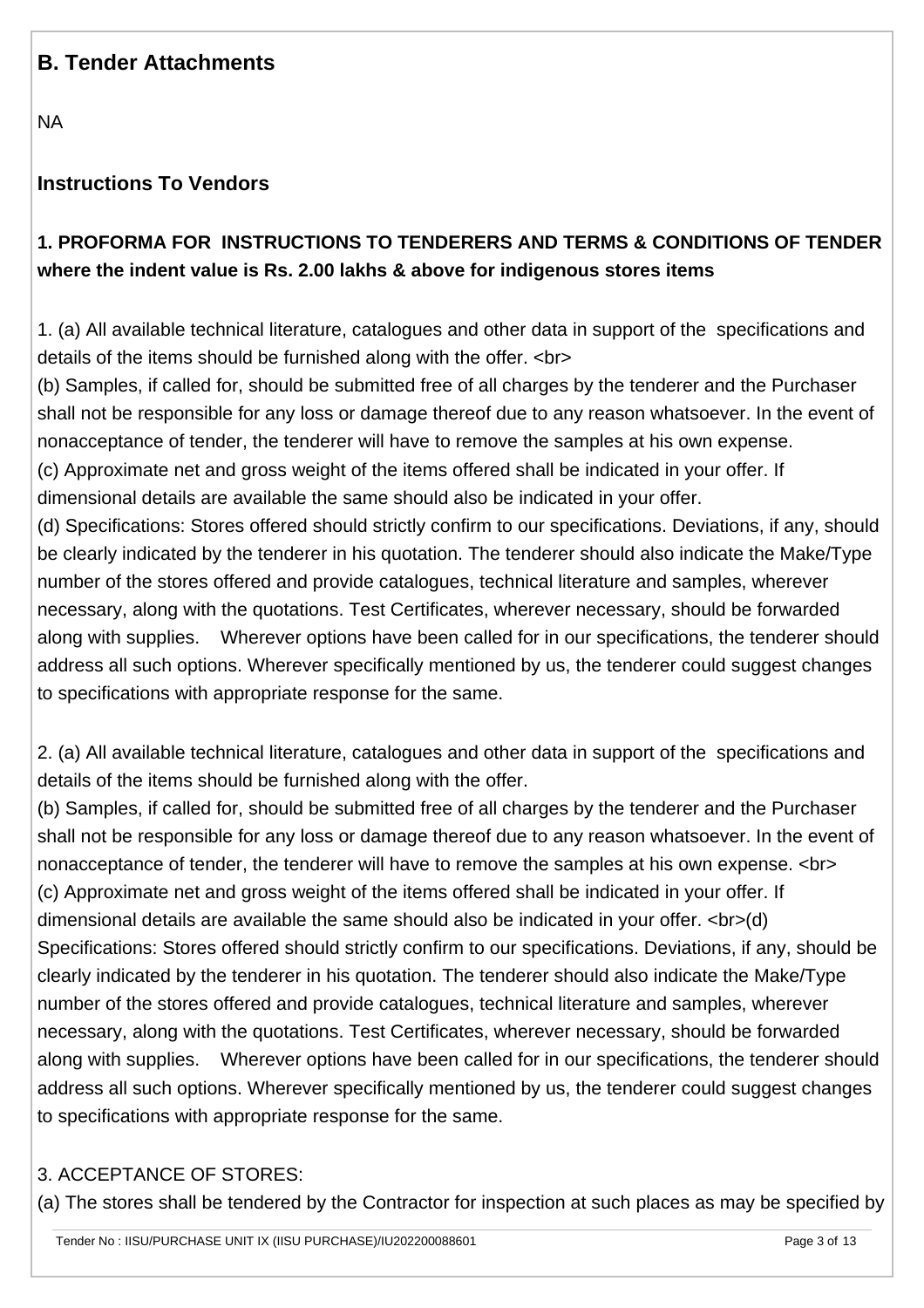the purchaser at the Contractor's own risk, expense and cost.

(b) It is expressly agreed that the acceptance of the stores Contracted for, is subject to final approval by the purchaser, whose decision shall be final.

(c) If, in the opinion of the purchaser, all or any of the stores do not meet the performance or quality requirements specified in the Purchase Order, they may be either rejected or accepted at a price to be fixed by the purchaser and his decision as to rejection and the prices to be fixed shall be final and binding on the Contractor.

(d) If the whole or any part of the stores supplied are rejected in accordance with Clause No. (c) above, the purchaser shall be at liberty, with or without notice to the Contractor, to purchase in the open market at the expense of the Contractor stores meeting the necessary performance and quality Contracted for in place of those rejected, provided that either the purchase, or the agreement to purchase, from another supplier is made within six months from the date of rejection of the stores as aforesaid.

4. As a Government of India Department, this office is exempted from payment of Octroi and similar local levies. Tenderers shall ensure that necessary Exemption Certificates are obtained by them from the Purchase Officer concerned to avoid any payment of such levies.

5. a) Your offer should be valid for 90 days from the date of opening of the tender. b) Prices are required to be quoted according to the units indicated in the annexed tender form. When quotations are given in terms of units other than those specified in the tender form, relationship between the two sets of units must be furnished.

6. DESPATCH: The Contractor is responsible for obtaining a clear receipt from the Transport Authorities specifying the goods despatched. The consignment should be despatched with clear Railway Receipt/Lorry Receipt. If sent in any other mode, it shall be at the risk of the Contractor. Purchaser will take no responsibility for short deliveries or wrong supply of goods when the same are booked on 'said to contain' basis. Purchaser shall pay for only such stores as are actually received by them in accordance with the Contract.

7. d) The term 'Purchase Order' shall mean the communication signed on behalf of the Purchaser by an Officer duly authorised intimating the acceptance on behalf of the Purchaser on the terms and conditions mentioned or referred to in the said communication accepting the tender or offer of the Contractor for supply of stores or plant, machinery or equipment or part thereof.

# 8. GUARANTEE & REPLACEMENT:

(a) The Contractor shall guarantee that the stores supplied shall comply fully with the specifications laid down, for material, workmanship and performance.

(b) For a period of twelve months after the acceptance of the stores, if any defects are discovered therein or any defects therein found to have developed under proper use, arising from faulty stores design or workmanship, the Contractor shall remedy such defects at his own cost provided he is called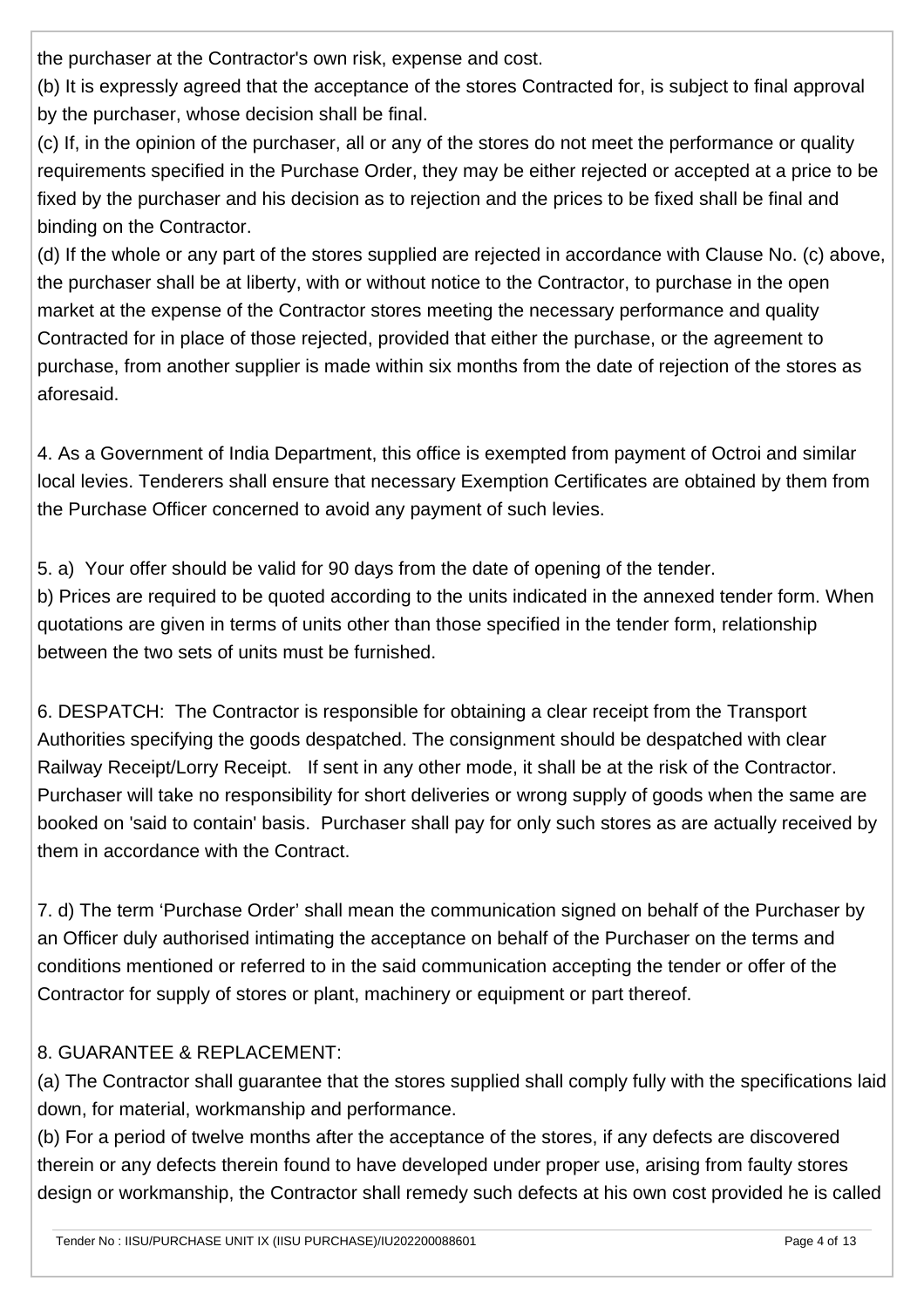upon to do so within a period of 14 months from the date of acceptance thereof by the purchaser who shall state in writing in what respect the stores or any part thereof are faulty.

(c) If, in the opinion of the purchaser, it becomes necessary to replace or renew any defective stores such replacement or renewal shall be made by the Contractor free of all costs to the purchaser,

provided the notice informing the Contractor of the defect is given by the purchaser in this regard within the said period of 14 months from the date of acceptance thereof.

(d) Should the Contractor fail to rectify the defects, the purchaser shall have the right to reject or repair or replace at the cost of the Contractor the whole or any portion of the defective stores.

(e) The decision of the Purchaser notwithstanding any prior approval or acceptance or inspection thereof on behalf of the Purchaser, as to whether or not the Stores supplied by the Contractor are defective or any defect has developed within the said period of 12 months or any other period or as to whether the nature of defects requires renewal or replacement, shall be final, conclusive and binding on the Contractor.

(f) To fulfill guarantee conditions outilined in (a) to (e) above, the Contractor shall, at the option of the Purchaser, furnish a Bank Guarantee (as prescribed by the Purchaser)

9. PACKING FORWARDING & INSURANCE: The Contractor will be held responsible for the stores being sufficiently and properly packed for transport by rail, road, sea or air to withstand transit hazards and ensure safe arrival at the destination. The packing and marking of packages shall be done by and at the expense of the Contractor. The purchaser will not pay separately for transit insurance, all risks in transit being exclusively of the Contractor and the Purchaser shall pay only for such stores as are actually received in good condition in accordance with the Contract.

10. Preference will be given to those tenders offering supplies from ready stocks and on the basis of FOR destination/delivery at site.

11. PRICES: Tender offering firm prices will be preferred. Where a price variation clause is insisted upon by a tenderer, quotation with a reasonable ceiling should be submitted. Such offers should invariably be supported by the base price taken into account at the time of tendering and also the formula for any such variation/s.

# 12. REJECTED STORES:

Rejected stores will remain at destination at the Contractor's risk and responsibility. If instructions for their disposal are not received from the Contractor within a period of 14 days from the date of receipt of the advice of rejection, the purchaser or his representative has, at his discretion, the right to scrap or sell or consign the rejected stores to Contractor's address at the Contractor's entire risk and expense, freight being payable by the Contractor at actuals.

13. Sales Tax and/or other duties/levies legally leviable and intended to be claimed should be mentioned in the price bid template. If nothing is mentioned, then it will be presumed that the rate quoted is inclusive of all taxes/duties.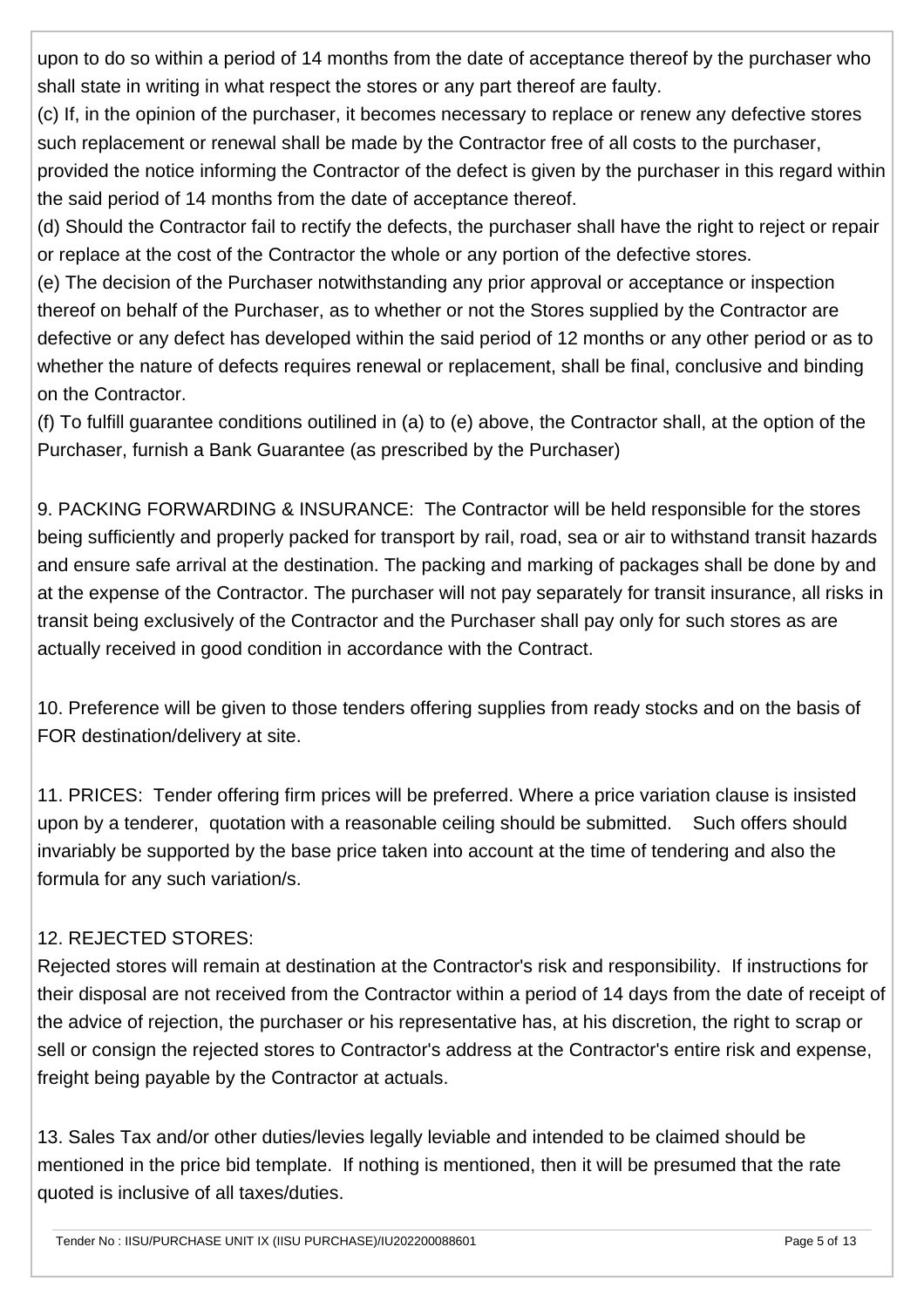14. SECURITY DEPOSIT: Wherever, the Purchase Order value is Rs. 5.00 Lakhs or more, on acceptance of the tender, the Contractor shall, at the option of the Purchaser and within the period specified by him, deposit with him, in cash or in any other form as the Purchaser may determine, security deposit not exceeding ten percent of the value of the Contract as the Purchaser shall specify. If the Contractor is called upon by the Purchaser to deposit, 'Security' and the Contractor fails to provide the security within the period specified, such failure shall constitute a breach of the Contract, and the Purchaser shall be entitled to make other arrangements for the re-purchase of the stores Contracted at the risk of the Contractor in terms of Sub-Clause (ii) and (iii) of clause regarding Delivery. (b) hereof and/or to recover from the Contractor, damages arising from such cancellation.

#### 15. TERMS & CONDITIONS OF TENDER

16. TEST CERTIFICATE: Wherever required, test certificates should be sent along with the despatch documents.

17. The authority of the person signing the tender, if called for, should be produced.

18. The Purchaser reserves the right to place order on the successful tenderer for additional quantity up to 25% of the quantity offered by them at the rates quoted.

19. The purchaser shall be under no obligation to accept the lowest or any tender and reserves the right of acceptance of the whole or any part of the tender or portions of the quantity offered and the tenderers shall supply the same at the rates quoted.

20. The tenderer should supply along with his tender, the name of his bankers as well as the latest Income-Tax clearance certificate duly countersigned by the Income-Tax Officer of the Circle concerned under the seal of his office, if required by the Purchaser.

21. The term Contractor shall mean, the person, firm or company with whom or with which the order for the supply of Stores is placed and shall be deemed to include the Contractor's successors, representative, heirs, executors and administrators unless excluded by the Contract.

22. The term Purchaser shall mean the President of India or his successors or assigns.

23. The term 'Stores' shall mean what the Contractor agrees to supply under the Contract as specified in the Purchase Order including erection of plants & machinery and subsequent testing, should such a condition is included in the Purchase Order.

#### **2. PPP Make in India(Non- Divisible Items-All Classes of Suppliers)**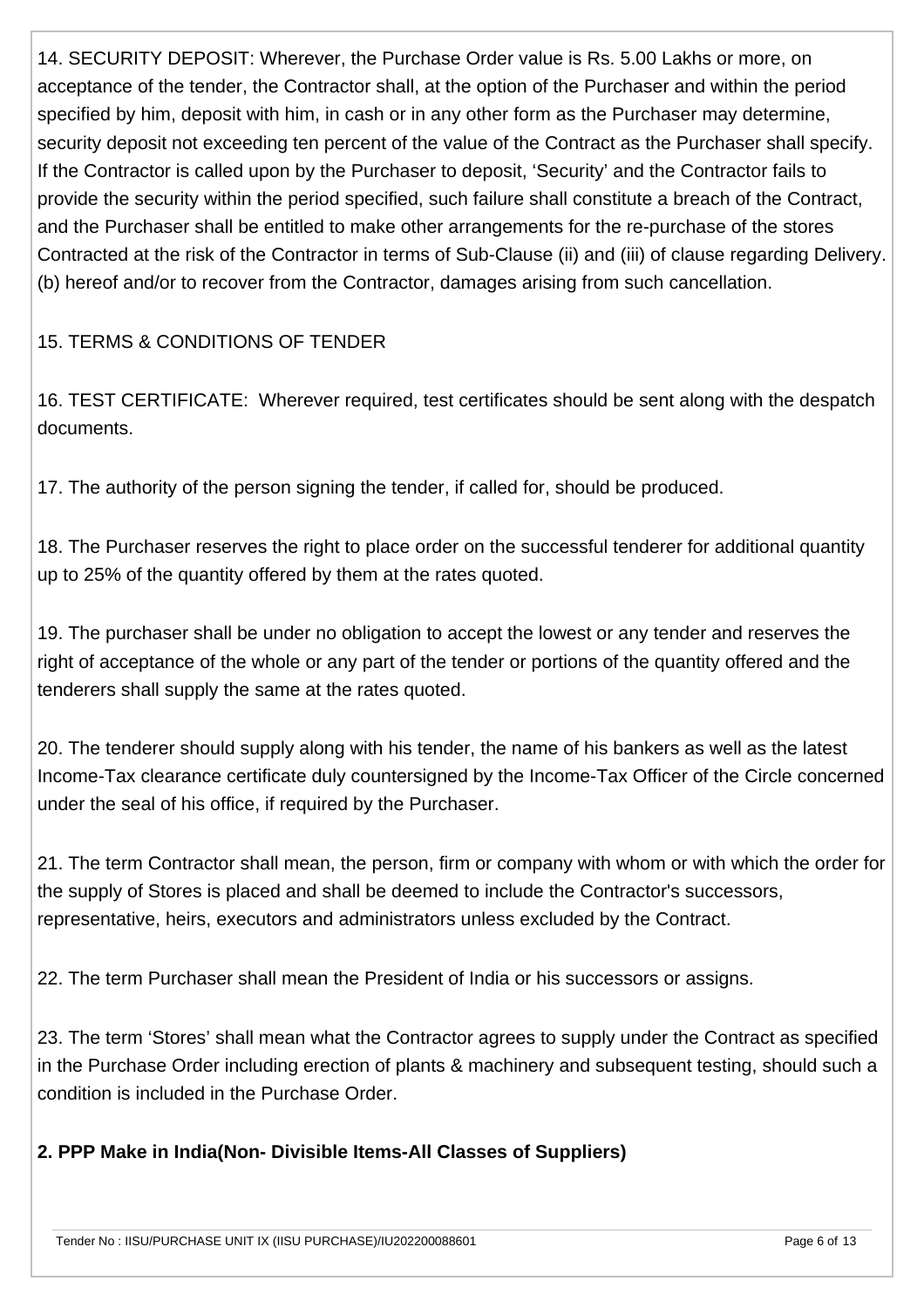1. A committee (with an external expert from a practicing cost accountant or practicing chartered accountant, if required) constituted for independent verification shall verify the self-declarations & auditor's / accountant's certificates on random basis, as per the requirements.

2. a) The subject item falls under Non-divisible category. b) The offers are sought from all classes of suppliers.

3. Definitions: A supplier or service provider, whose goods, services or works offered for procurement, has local content: i. Equal to or more than 50%: Class-I local supplier, ii. More than 20% but less than 50%: Class-II local supplier. iii. Less than or equal to 20%: Non-local supplier.

4. False declarations will be in breach of code of the integrity for which a bidder or its successor's will not be eligible/debarred for purchase preference from further tenders / pending tenders for two years along with other actions as may be applicable.

5. In case of a complaint received from any local supplier indicating a need for review / verification of Local content of successful vendor / awarded vendor, for accepting a complaint from such complainant (w.r.t the false declaration given by the successful vendor on the local content), a complaint fee of Rs.2Lakhs or 1% of the locally manufactured items being procured (subject to a maximum Rs. 5Lakhs), whichever was higher, to be paid by demand draft by the complainant. In case, the complaint is found to be incorrect, the complaint fee shall be forfeited. In case, the complaint is upheld and found to be substantially correct, deposited fee of the complainant would be refunded without any interest.

6. In cases the quoted price is in excess of Rs.1000 Lakhs (including duties, taxes and freight & Insurance) the 'Class-I & II local supplier shall provide a certificate from the statutory auditor or cost auditor of the company (in the case of companies) or from a practicing cost accountant or practicing chartered accountant (in case of suppliers other than companies) giving the percentage of local content.

7. In line with Public Procurement (Preference to Make in India), Order 2017 & its amendments issued by Govt. of India from time to time with a view to support the Indian industries, ISRO has implemented "Purchase Preference Policy". The "Purchase Preference" is applicable for the "Class-I Local Supplier" for the goods/ services/ works covered in this tender, subject to the following terms & conditions:-

8. 'L1' means the lowest technically accepted tender / bid / quotation (i.e. lowest landed cost including duties, taxes and freight & Insurance).

9. 'Local content' means the amount of value added in India (i.e. indigenous items/services added in the offered products/ services/ works) be the total value of the item offered (excluding net domestic indirect taxes) minus the value of imported content in the item (including all customs duties/IGST) as a proportion of the total value (excluding net domestic indirect taxes), in percent.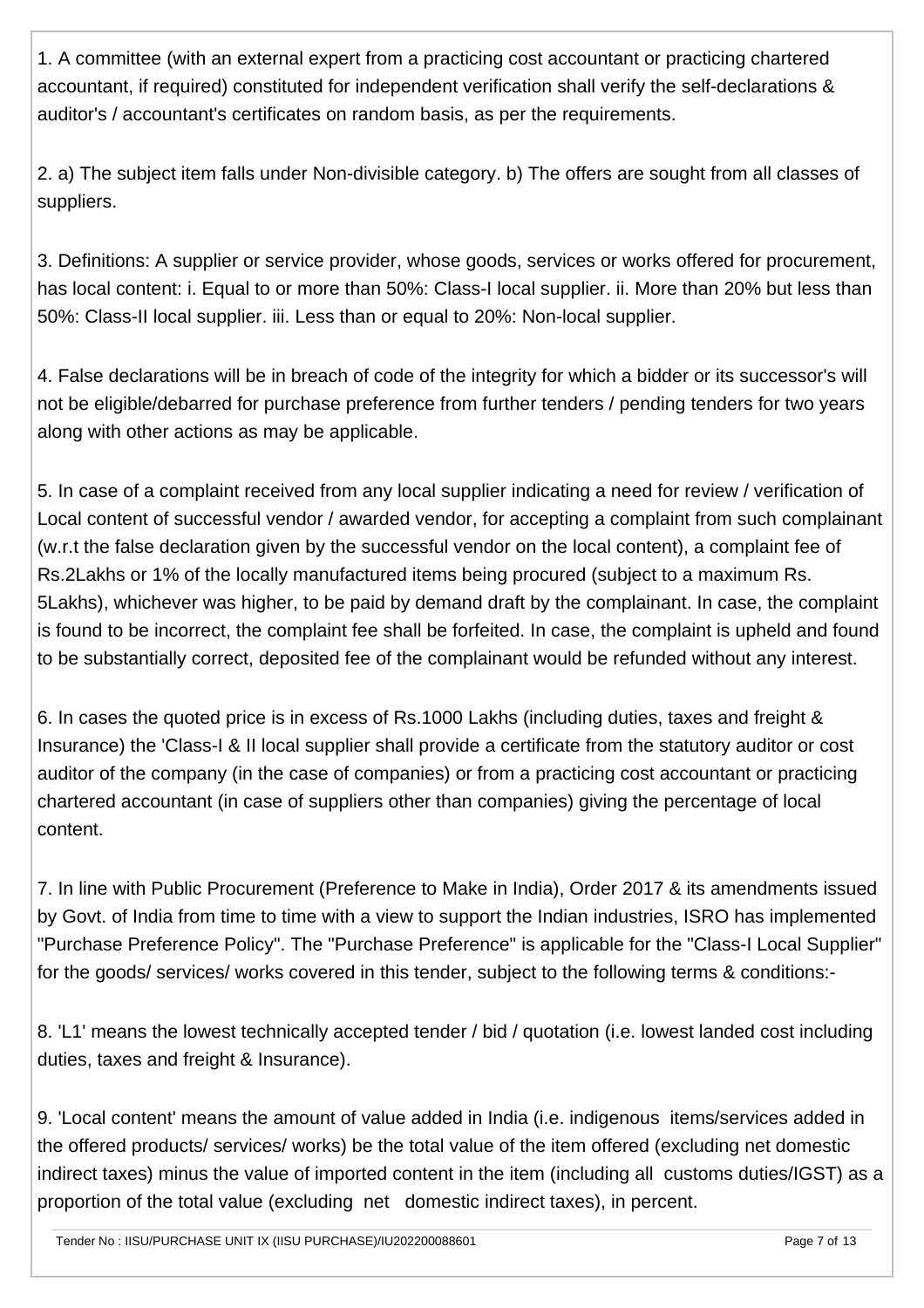10. 'Margin of purchase preference' means the maximum extent to which the price quoted by the "Class-I local supplier" above the L1 (landed cost).

11. Purchase Preference Policy:- Goods/Works which are not divisible (ie., required quantity is 1 or as a package) and Services:

a)If L1 is from a 'Class-I local supplier, the contract will be awarded to L1 bidder.

b) If L1 is not from a 'Class-I local supplier', the lowest bidder among the 'Class-I local supplier' will be invited to match the L1 price subject to local supplier's quoted price falling within the margin of purchase preference (i.e. 20%) and the contract shall be awarded to such 'Class-I local supplier' subject to matching the L1 price (inclusive of duties, taxes and freight & insurance). c) In case such lowest eligible 'Class-I local supplier' fails to match the L1 price, the 'Class-I local supplier' with the next higher bid within the margin of purchase preference shall be invited to match the L1 price and so on, and order/contract shall be awarded accordingly. In case where none of the 'Class-I local supplier' within the margin of purchase preference agree to match the L1 price, then the order/contract shall be awarded to the original L1 Bidder.

12. The 'Class-I & II local supplier' should provide a "Self Certification" along with technical offer indicating that the item offered meets the minimum local content [as per SI. No.(3)] as called for in the tender and provide the percentage of local content along with details of the location(s) at which the local value addition is made. In case of two bid tenders, it is mandatory to indicate compliance to MLC(minimum Local Content) in technical bid zone.

13. The ink-signed certificate shall be provided on vendors letter head along with the offer (in case of online tender, copy of ink-signed certificate shall be uploaded along with your offer under concerned tab. Original in Hard copy shall be produced on request). In case of non-submission of certificate, the purchase preference shall not apply.

14. The margin of Purchase Preference shall be up to 20%.

15. The Public Procurement (Preference to Make in India), Order 2017 issued by Govt. of India indicates that if there are any general or specific restrictive clauses to restrict participation of Indian companies in those countries procurement tenders, reciprocity clause need to be invoked as per the order. Hence, if ISRO or Govt. of India come across that Indian suppliers of an item are not allowed to participate and / or compete in procurement by your government, the bid submitted by you will be not be considered and excluded from eligibility for procurement. Please note this point.

16. Works means all works as per Rule 130 of GFR- 2017, and will also include 'turnkey works'. Works includes Engineering, Procurement and Construction (EPC) contracts and services include System Integrator (SI) contracts.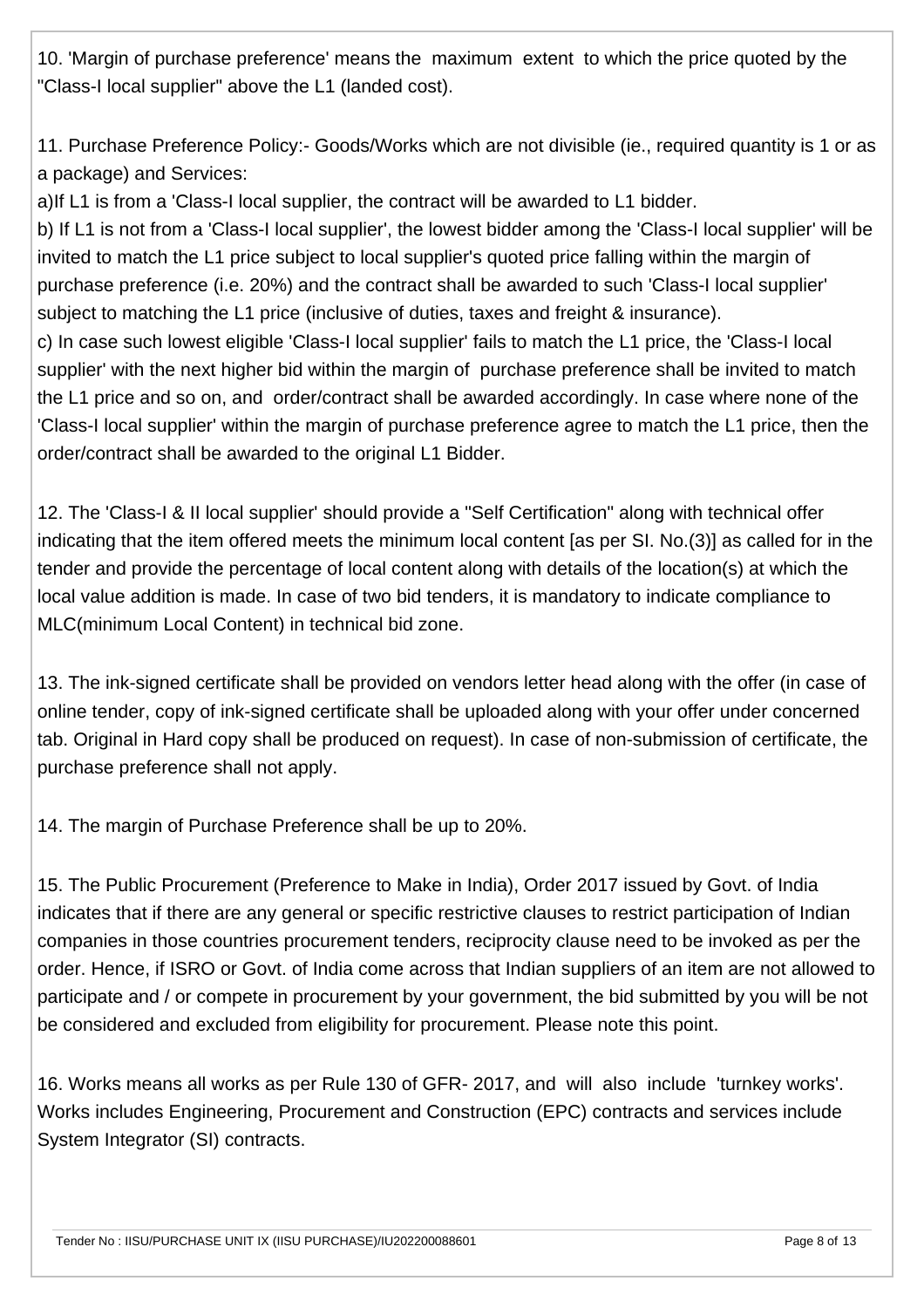# **C. Bid Templates**

# **C.1 Technical Bid - Surface analyzer**

#### **1. Spectrometer**

**[Document : complience matrix](https://eproc.isro.gov.in/common/viewDocument?id=ff8080817ed77b8c017efc25300f53c3&indentId=IU2022000886)**

#### **[Document : specifications](https://eproc.isro.gov.in/common/viewDocument?id=ff8080817ed77b8c017efc24eb5353c0&indentId=IU2022000886)**

# **Common Specifications (Applicable for all items)**

| SI <sub>No</sub> | Specification                       | Value                                                               | Compliance                   | <b>Offered Specification</b> | Remark |
|------------------|-------------------------------------|---------------------------------------------------------------------|------------------------------|------------------------------|--------|
| 1                | Wavelength<br>range Laser<br>source | 266 nm (primary) and<br>355 nm (secondary)                          | Yes / No /<br><b>Explain</b> |                              |        |
| $\overline{2}$   | Type of Laser                       | Pulsed                                                              | Yes / No /<br>Explain        |                              |        |
| 3                | Pulsed width                        | 1 to 10 ns                                                          | Yes / No /<br>Explain        |                              |        |
| $\vert 4$        | <b>Transverse</b><br>mode           | <b>TEM 00</b>                                                       | Yes / No /<br>Explain        |                              |        |
| 5                | Emission<br>monochromato<br>r       | Double emission<br>monochromator                                    | Yes / No /<br><b>Explain</b> |                              |        |
| 6                | Focal length                        | 325 nm                                                              | Yes / No /<br>Explain        |                              |        |
| $\overline{7}$   | Signal to noise<br>ratio            | not less than 20000: 1                                              | Yes / No /<br>Explain        |                              |        |
| 8                | Maximum<br>scan speed               | 200 nm/sec                                                          | Yes / No /<br>Explain        |                              |        |
| 9                | Sapmple<br>holder                   | multiple ports to<br>access                                         | Yes / No /<br>Explain        |                              |        |
| 10               | Sample<br>dimension<br>(mm)         | 100 X 100 X 30 (L X B<br>X H                                        | Yes / No /<br>Explain        |                              |        |
| 11               | XY stage<br>movement<br>range (mm)  | 50 X 50                                                             | Yes / No /<br>Explain        |                              |        |
| 12               | <b>Detector</b>                     | single photon counting  Yes / No /<br>PMT in cooled housing Explain |                              |                              |        |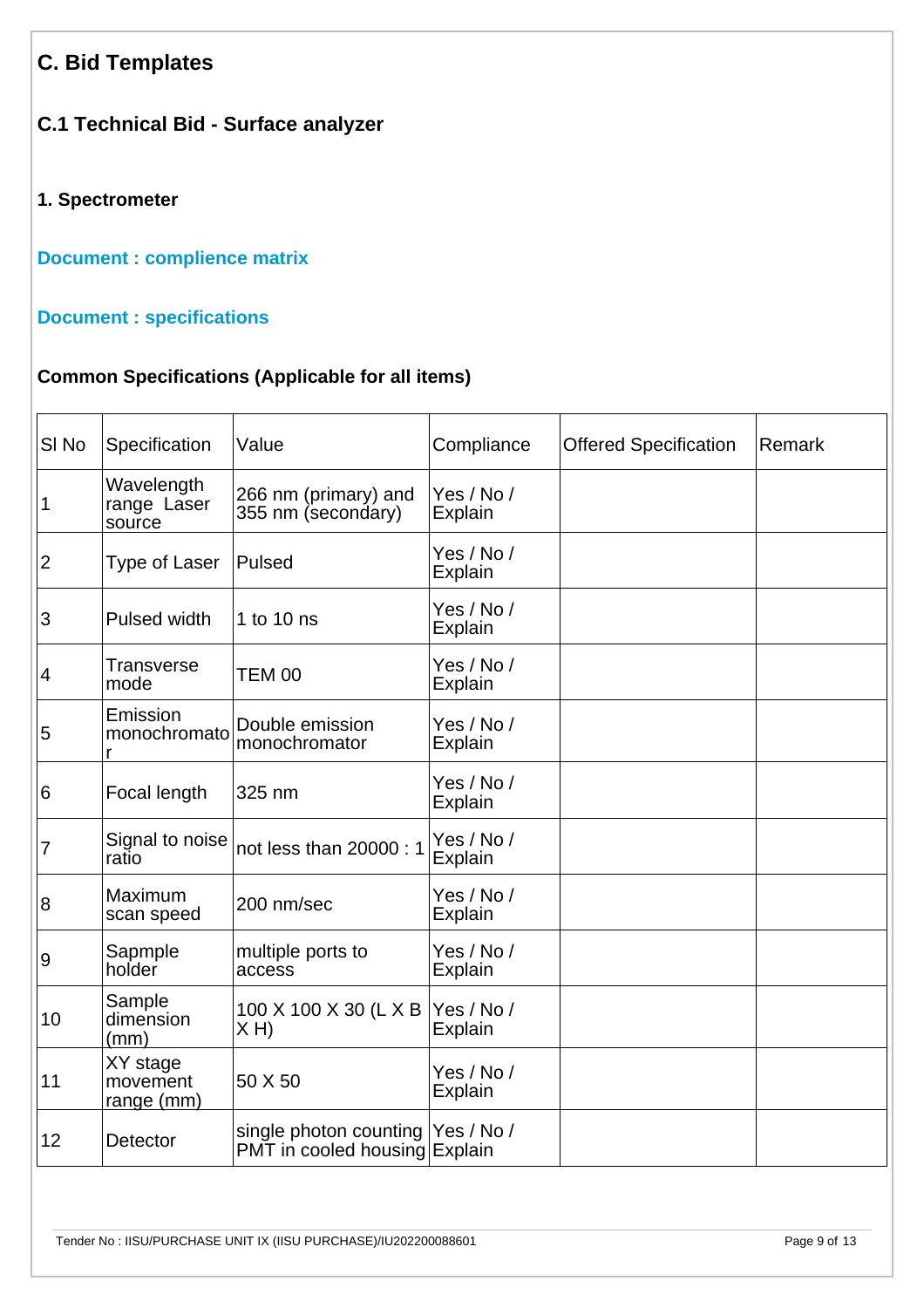| 13 | Spectral<br>Range                    | 200 - 850 nm | Yes / No /<br>Explain |  |
|----|--------------------------------------|--------------|-----------------------|--|
| 14 | Detector<br><b>response</b><br>width | $> 500$ ps   | Yes / No /<br>Explain |  |
| 15 | warranty                             | 2 years      | Yes / No /<br>Explain |  |

#### **Supporting Documents required from Vendor**

# **1. oParty should submit along with offer the filled Compliance matrix attached as annexure.**

5 additional documents can be uploaded by the vendor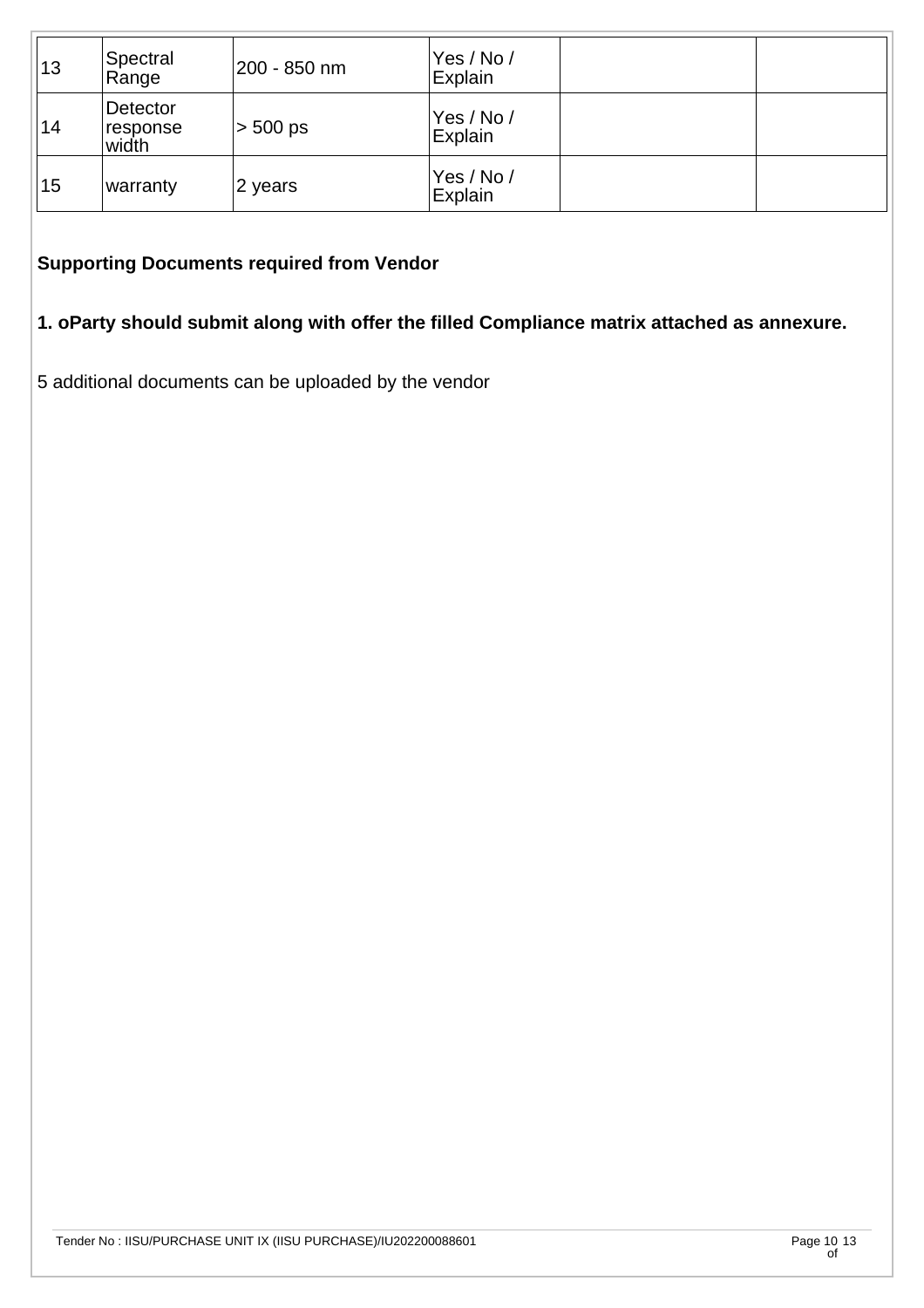# **C.2 Commercial Terms / Bid**

| SI. No.         | <b>Description</b>                                                                                                                                                                                                                                                                                                                                                                                                                    | <b>Compliance</b>  | <b>Vendor Terms</b> |
|-----------------|---------------------------------------------------------------------------------------------------------------------------------------------------------------------------------------------------------------------------------------------------------------------------------------------------------------------------------------------------------------------------------------------------------------------------------------|--------------------|---------------------|
| 1               | Vendor should ensure minimum10<br>years spares as well as software<br>support.                                                                                                                                                                                                                                                                                                                                                        | Yes / No / Explain |                     |
| $\overline{2}$  | Warranty of the system should be<br>minimum of two years from<br>installation.                                                                                                                                                                                                                                                                                                                                                        | Yes / No / Explain |                     |
| 3               | Party should submit along with offer<br>the filled Compliance matrix<br>attached as annexure-1.                                                                                                                                                                                                                                                                                                                                       | Yes / No / Explain |                     |
| $\overline{4}$  | A standard table for placing the<br>surface analyser, data logger and<br>other components should be<br>provided.                                                                                                                                                                                                                                                                                                                      | Yes / No / Explain |                     |
| 5               | A list of installations for similar<br>equipment in India should be<br>provided (There should be minimum<br>1 installed equipment within India).                                                                                                                                                                                                                                                                                      | Yes / No / Explain |                     |
| 6               | The equipment should be supplied<br>with a standard catalogue, offers<br>without it will be rejected.                                                                                                                                                                                                                                                                                                                                 | Yes / No / Explain |                     |
| $\overline{7}$  | <b>Delivery Period</b>                                                                                                                                                                                                                                                                                                                                                                                                                | Yes / No / Explain |                     |
| 8               | Liquidated Damages(L/D clause @<br>0.5% subject to maximum 10% of<br>the order value is applicable beyond<br>the promised delivery schedule.)                                                                                                                                                                                                                                                                                         | Yes / No / Explain |                     |
| 9               | Delivery Term (FOR, IISU):                                                                                                                                                                                                                                                                                                                                                                                                            | Yes / No / Explain |                     |
| 10 <sup>1</sup> | <b>Security Deposit:) Security Deposit</b><br>will be applicable if the PO value is<br>above Rs. 5.00 lakhs, SD $@3\%$<br>Order value to be submitted in the<br>form of Insurance Surety Bonds,<br>Account Payee Demand Draft, Fixed<br>Deposit Receipt, Banker Cheque or<br>Bank Guarantee from any of the<br>Commercial Banks or payment<br>online in an acceptable form<br>safeguarding the purchasers interest<br>in all respects | Yes / No / Explain |                     |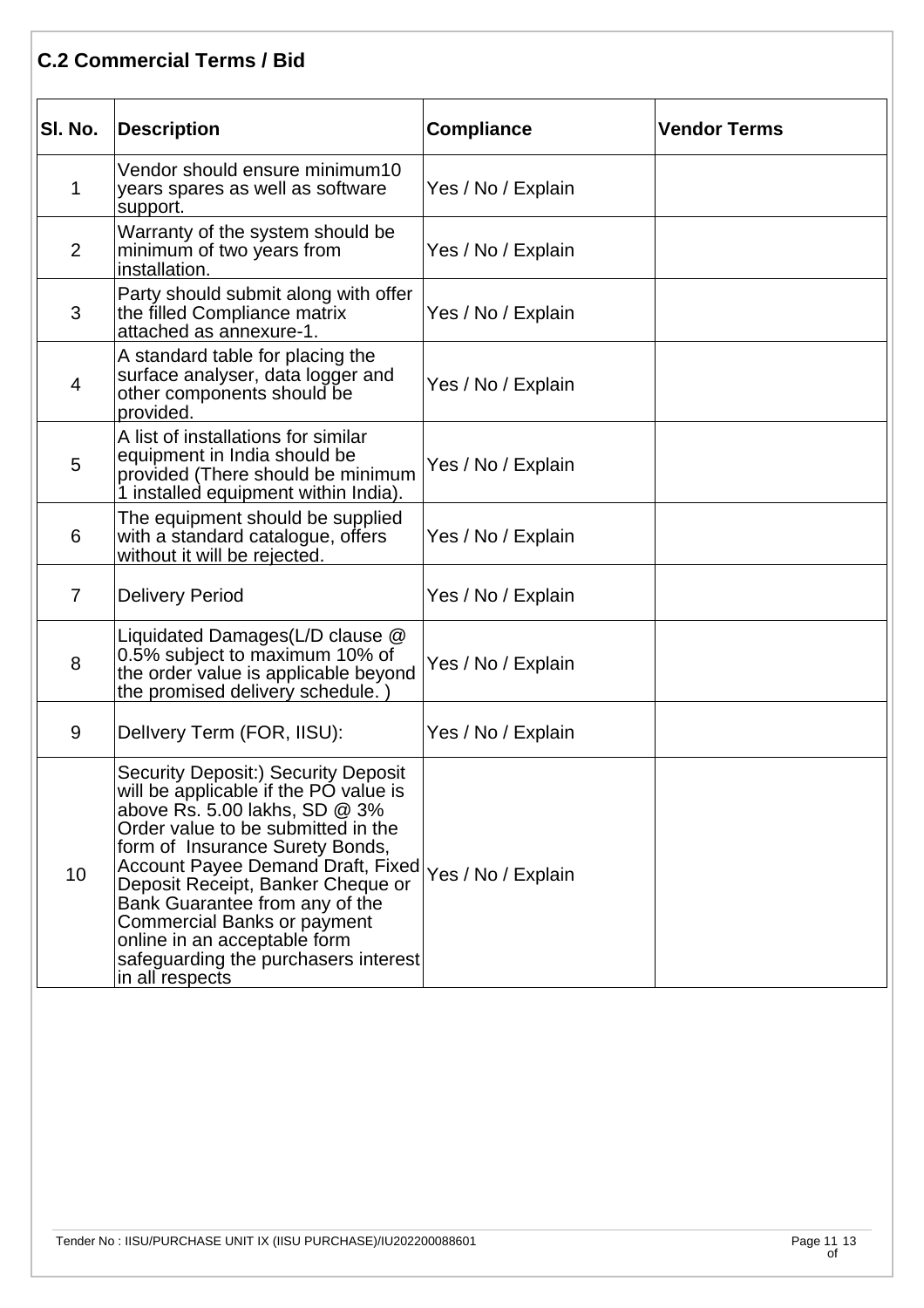| 11 | Performance Bank Guarantee: PBG<br>@ 3% order value to be submitted in<br>the form of Insurance Surety Bonds,<br><b>Account Payee Demand Draft, Fixed</b><br>Deposit Receipt from a commercial<br>bank, Bank Guarantee from a<br>Commercial bank or online payment<br>in an acceptable form safeguarding<br>the<br>purchaserĀĀĀĀĀĀĀĀĀĀĀĀĀĀĀĀĀ<br>AAAAAAAAAAAAAAÄÄÄÄ<br>AAAAAAAAAAAAAAAAAAAAAAAA<br>AAAAAAAAAAAAAAAAAAAAAA<br>AAAAAAAAAAAAAAAAAAAAAAA<br>AAAAAAAAs interest in all respects |                    |  |
|----|--------------------------------------------------------------------------------------------------------------------------------------------------------------------------------------------------------------------------------------------------------------------------------------------------------------------------------------------------------------------------------------------------------------------------------------------------------------------------------------------|--------------------|--|
| 12 | Validity of Offer: Minimum validity of<br>tender from the date of opening of<br>the tender shall be as follows:<br>(a)Two-part tender: 120 days<br>(b)Open/Public/Limited Tender<br>(Single part): 90 days                                                                                                                                                                                                                                                                                 | Yes / No / Explain |  |
| 13 | Payment Terms: within 30 days<br>after receipt and acceptance of item<br>for indigenous/Sight Draft for import<br>cases                                                                                                                                                                                                                                                                                                                                                                    | Yes / No / Explain |  |
| 14 | Foreign vendors are not permitted to<br>quote. Only class I &II local<br>suppliers as per Make in India policy<br>are eligible to participate in the bid.<br>The percentage of local content<br>should specifically mentioned in the<br>offer, without which it will be<br>summarily rejected.                                                                                                                                                                                             | Yes / No / Explain |  |
| 15 | Preference will be given to class I<br>local supplier and in their absence<br>class II local supplier will be<br>considered.                                                                                                                                                                                                                                                                                                                                                               | Yes / No / Explain |  |
| 16 | This is a Two part tender. Techno<br>commercial bid and price bid shall<br>not be submitted together. No price<br>details should be mentioned in the<br>Techno-commerical bid.                                                                                                                                                                                                                                                                                                             | Yes / No / Explain |  |
| 17 | Please attach relevant documents<br>& catalogues clearly mentioning<br>make, model etc of the item in pdf<br>format.                                                                                                                                                                                                                                                                                                                                                                       | Yes / No / Explain |  |

# **C.3 Price Bid**